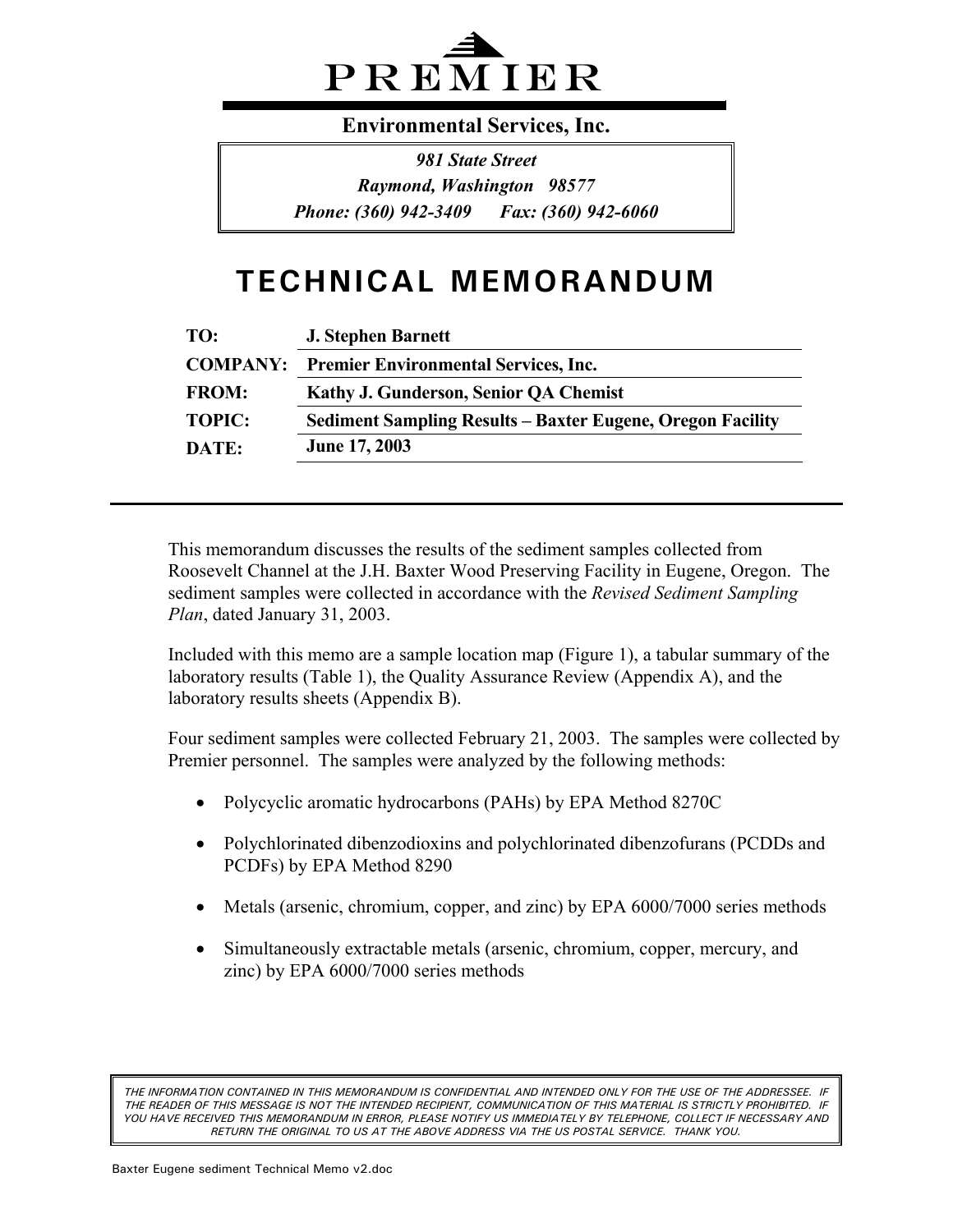• Total solids by EPA Method 160.3, pH by EPA Method 9045C, total organic carbon by ASTM Method D4129-82M, acid volatile sulfide by draft EPA 1991 Method, and particle size determination by ASTM Method D422M

The analyses were preformed by Columbia Analytical Services, Inc. located in Kelso, Washington. The PCDD and PCDF analyses were performed at Columbia Analytical Service's Houston, Texas laboratory.

PAHs, PCDDs and PCDFs, metals, and simultaneously extractable chromium, copper, and zinc were detected in all the samples. Simultaneously extractable arsenic was detected in sediment samples SD13, SD14, SD15. The analytical results are presented in Table 1, including the total PAH calculations and PCDD and PCDF toxic equivalents. The Quality Assurance Review of the data is attached as Appendix A. The laboratory results are presented in Appendix B.

*THE INFORMATION CONTAINED IN THIS MEMORANDUM IS CONFIDENTIAL AND INTENDED ONLY FOR THE USE OF THE ADDRESSEE. IF THE READER OF THIS MESSAGE IS NOT THE INTENDED RECIPIENT, COMMUNICATION OF THIS MATERIAL IS STRICTLY PROHIBITED. IF YOU HAVE RECEIVED THIS MEMORANDUM IN ERROR, PLEASE NOTIFY US IMMEDIATELY BY TELEPHONE, COLLECT IF NECESSARY AND RETURN THE ORIGINAL TO US AT THE ABOVE ADDRESS VIA THE US POSTAL SERVICE. THANK YOU.*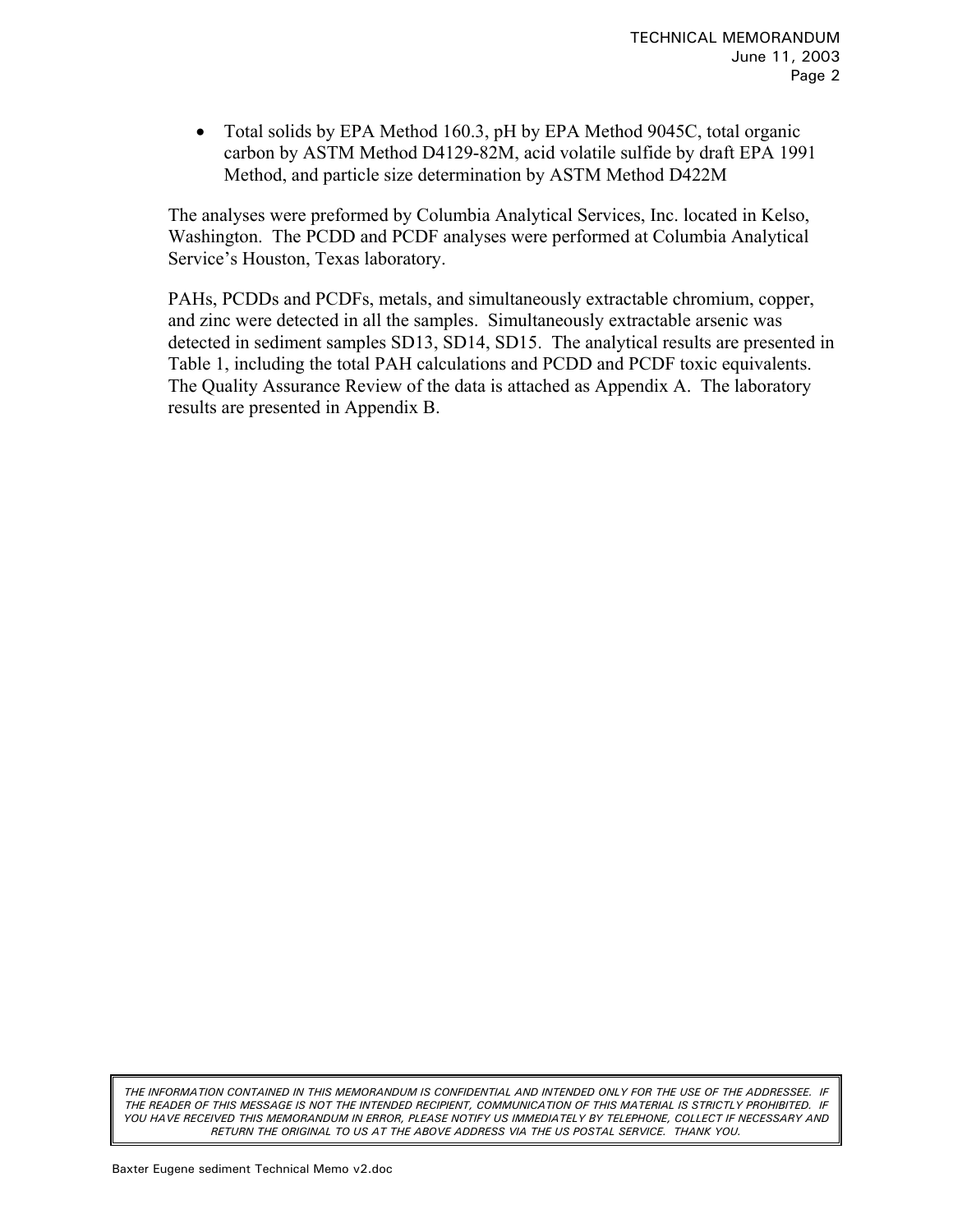

Figure 1. Sediment Sampling Stations (February 2003) - JH Baxter - Eugene, Oregon

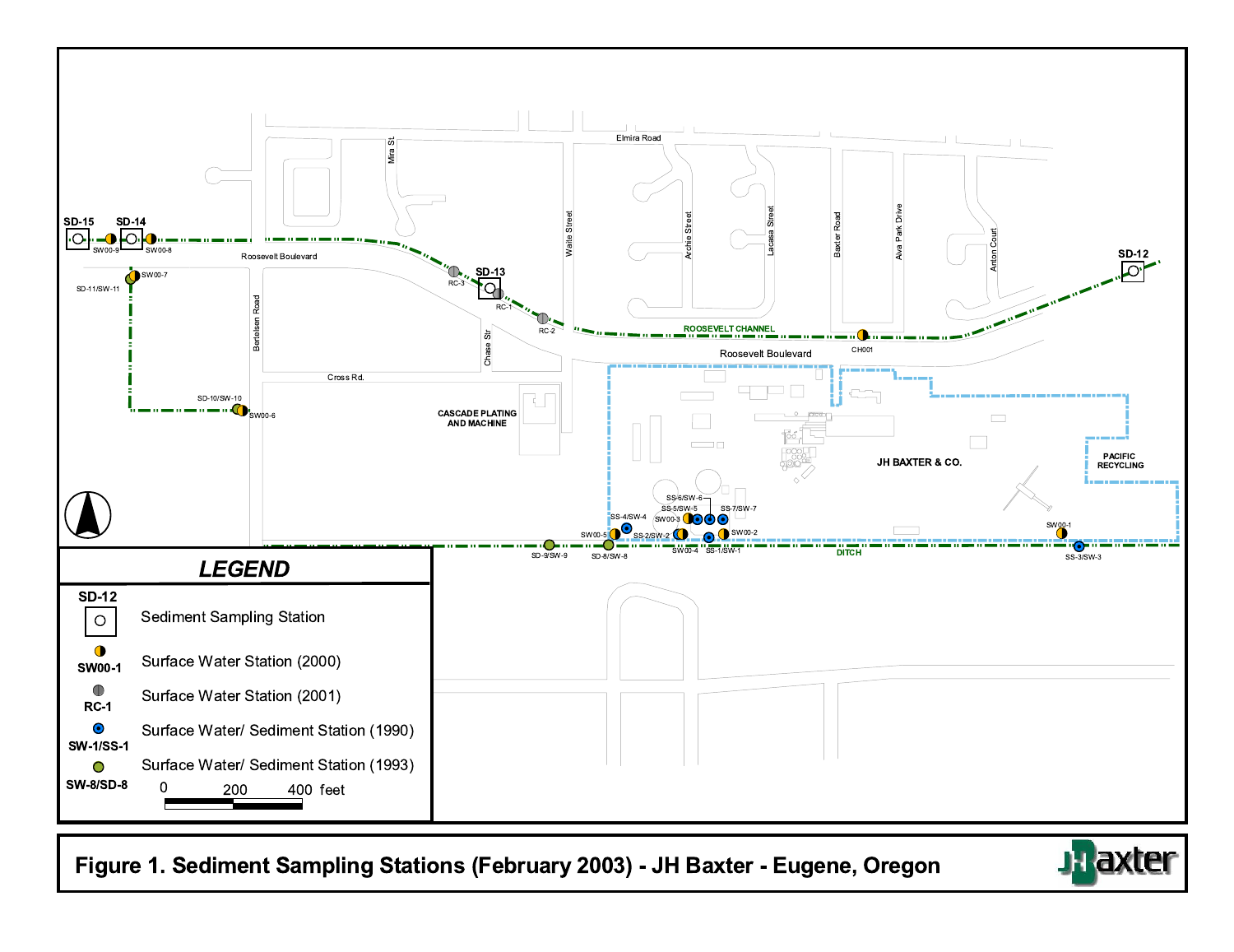#### **Table 1 - Results of Sediment Analyses: February 2003 J.H. Baxter Wood Preserving Facility Eugene, Oregon**

|                                    |                   |              | <b>SD12</b> | <b>SD13</b> | <b>SD14</b> | <b>SD15</b> |
|------------------------------------|-------------------|--------------|-------------|-------------|-------------|-------------|
|                                    |                   |              | 2/21/2003   | 2/21/2003   | 2/21/2003   | 2/21/2003   |
| Analyte                            | <b>Method</b>     | <b>Units</b> | $0 - 4$ in  | $0 - 4$ in  | $0 - 4$ in  | $0 - 4$ in  |
| рH                                 | 9045C             | PH           | 6.5         | 6.86        | 7.03        | 7.3         |
| Carbon, Total Organic (TOC)        | ASTM D4129-82M %  |              | 11.9        | 7.89        | 4.23        | 6.13        |
| Solids, Total                      | 160.3M            | $\%$         | 21.7        | 28.2        | 47.8        | 39.2        |
| Gravel, Medium                     | ASTM D422M        | $\%$         | 3.39        | 3.66        | 24.4        | 2.54        |
| Gravel, Fine                       | ASTM D422M        | $\%$         | 1.82        | 2.93        | 5.68        | 1.27        |
| Sand, Very Coarse                  | ASTM D422M        | $\%$         | 2.3         | 1.91        | 5.5         | 3.49        |
| Sand, Coarse                       | ASTM D422M        | %            | 1.58        | 2.43        | 7.25        | 6.91        |
| Sand, Medium                       | ASTM D422M        | %            | 1.48        | 3.05        | 19.9        | 12.8        |
| Sand, Fine                         | ASTM D422M        | %            | 3.23        | 3.5         | 18.8        | 15.6        |
| Sand, Very Fine                    | ASTM D422M        | %            | 1.86        | 1.84        | 2.39        | 4           |
| Silt                               | <b>ASTM D422M</b> | $\%$         | 66.1        | 86.3        | 13          | 36.2        |
| Clay                               | ASTM D422M        | $\%$         | 19.6        | 8.96        | 1.97        | 17.3        |
| Arsenic                            | 7060A             | mg/Kg        | 10.8        | 14.7        | 12.7        | 26          |
| Chromium                           | 6010B             | mg/Kg        | 78          | 157         | 32.6        | 57.9        |
| Copper                             | 6010B             | mg/Kg        | 139         | 181         | 83.5        | 236         |
| Zinc                               | 6010B             | mg/Kg        | 1000        | 678         | 252         | 385         |
| Arsenic, simultaneously extracted  | 6010B             | mg/Kg        | 1.4 U       | 1.2 B       | 5.4         | 6.9         |
| Chromium, simultaneously extracted | 6010B             | mg/Kg        | 30.9        | 65.9        | 54.1        | 18.7        |
| Copper, simultaneously extracted   | 6010B             | mg/Kg        | 112         | 154         | 151         | 184         |
| Mercury, simultaneously extracted  | 7471A             | mg/Kg        | $0.04$ U    | $0.03$ U    | $0.01$ U    | $0.02$ U    |
| Zinc, simultaneously extracted     | 6010B             | mg/Kg        | 955         | 682         | 312         | 374         |
| Sulfide, Acid-Volatile             | EPA Draft 1991    | mg/Kg        | 468 J       | 270 J       | 322 J       | 467 J       |
| 2-Chlorophenol                     | 8270C             | ug/Kg        | 46 U        | 36 U        | 21 U        | 43 U        |
| 2,4-Dichlorophenol                 | 8270C             | ug/Kg        | 76 U        | 59 U        | 35 U        | 71 U        |
| 2,4,5-Trichlorophenol              | 8270C             | ug/Kg        | 79 U        | 61 U        | 36 U        | 74 U        |
| 2,4,6-Trichlorophenol              | 8270C             | ug/Kg        | 66 U        | 51 U        | 30 U        | 62 U        |
| Pentachlorophenol (PCP)            | 8270C             | ug/Kg        | 580 U       | 450 U       | 270 U       | 550 U       |
| 2-Methylnaphthalene                | 8270C             | ug/Kg        | 160 J       | 150 J       | 32 J        | 180 J       |
| Acenaphthene                       | 8270C             | ug/Kg        | 63 J        | 48 U        | 29 U        | 79 J        |
| Acenaphthylene                     | 8270C             | ug/Kg        | 59 U        | 54 J        | 27 U        | 140J        |
| Anthracene                         | 8270C             | ug/Kg        | 110J        | 66 J        | 52 J        | $200$ J     |
| Benz(a)anthracene                  | 8270C             | ug/Kg        | 180 J       | 200 J       | 93 J        | 420 J       |
| Benzo(a)pyrene                     | 8270C             | ug/Kg        | 280 J       | 220 J       | 110J        | 520 J       |
| Benzo(b)fluoranthene               | 8270C             | ug/Kg        | 360 J       | 380 J       | 190 J       | 870 J       |
| Benzo(g,h,i)perylene               | 8270C             | ug/Kg        | 730 J       | 460 J       | 180 J       | 520 J       |
| Benzo(k)fluoranthene               | 8270C             | ug/Kg        | 250 J       | 250 J       | 150J        | 700 J       |
| Chrysene                           | 8270C             | ug/Kg        | 530 J       | 490 J       | 200J        | 1000 J      |
| Dibenz(a,h)anthracene              | 8270C             | ug/Kg        | 130 U       | 98 U        | 75 J        | 220 J       |
| Dibenzofuran                       | 8270C             | ug/Kg        | 80 J        | 71 J        | 28 J        | 140 J       |
| Fluoranthene                       | 8270C             | ug/Kg        | 530 J       | 390 J       | 180 J       | 840 J       |
| Fluorene                           | 8270C             | ug/Kg        | 140 J       | 67 J        | 28 U        | 110J        |
| $Indeno(1,2,3-cd)pyrene$           | 8270C             | ug/Kg        | 320 J       | 280 J       | 160 J       | 500 J       |
| Naphthalene                        | 8270C             | ug/Kg        | 150J        | 230 J       | 93 J        | 570 J       |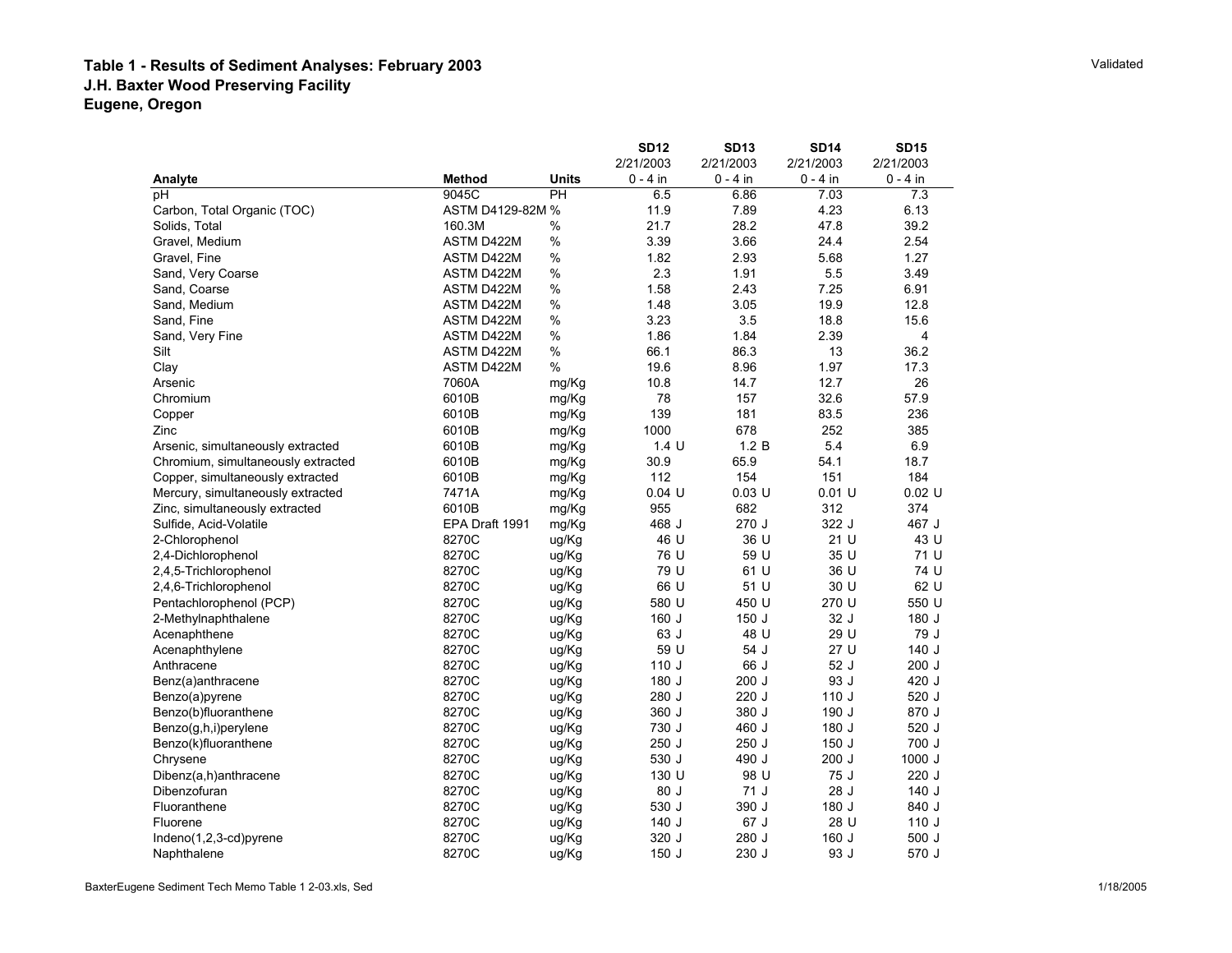#### **Table 1 - Results of Sediment Analyses: February 2003 J.H. Baxter Wood Preserving Facility Eugene, Oregon**

|                                                        |               |              | <b>SD12</b> | <b>SD13</b> | <b>SD14</b> | <b>SD15</b> |
|--------------------------------------------------------|---------------|--------------|-------------|-------------|-------------|-------------|
|                                                        |               |              | 2/21/2003   | 2/21/2003   | 2/21/2003   | 2/21/2003   |
| Analyte                                                | <b>Method</b> | <b>Units</b> | $0 - 4$ in  | $0 - 4$ in  | $0 - 4$ in  | $0 - 4$ in  |
| Phenanthrene                                           | 8270C         | ug/Kg        | 560 J       | 280 J       | 130J        | 370 J       |
| Pyrene                                                 | 8270C         | ug/Kg        | 1500        | 930 J       | $260$ J     | 1200 J      |
| Total PAHs (calculated) <sup>1</sup>                   | 8270C         | ug/Kg        | 5703        | 4297        | 1873        | 8259        |
| 2,3,7,8-Tetrachlorodibenzo-p-dioxin (TCDD)             | 8290          | pg/g         | 3.178       | 6.226       | $0.439$ U   | 3.452       |
| 1,2,3,7,8-Pentachlorodibenzo-p-dioxin (PeCDD)          | 8290          | pg/g         | 12.165      | 31.411      | 5.514       | 32.531      |
| 1,2,3,4,7,8-Hexachlorodibenzo-p-dioxin (HxCDD)         | 8290          | pg/g         | 22.368      | 71.99       | 13.771      | 77.153      |
| 1,2,3,6,7,8-Hexachlorodibenzo-p-dioxin (HxCDD)         | 8290          | pg/g         | 57.737      | 241.849     | 64.011      | 452.073     |
| 1,2,3,7,8,9-Hexachlorodibenzo-p-dioxin (HxCDD)         | 8290          | pg/g         | 43.405      | 144.628     | 28.693      | 203.398     |
| 1,2,3,4,6,7,8-Heptachlorodibenzo-p-dioxin (HpCDD) 8290 |               | pg/g         | 2923.758 B  | 6473.64 B   | 2223.989 B  | 12169.94 B  |
| Octachlorodibenzo-p-dioxin (OCDD)                      | 8290          | pg/g         | 17196.91 J  | 41761.57 J  | 15377.11 J  | 87267.88 J  |
| 2,3,7,8-Tetrachlorodibenzofuran (TCDF)                 | 8290          | pg/g         | 1.165 C     | 2.399 C     | 0.52C       | 3.095 C     |
| 1,2,3,7,8-Pentachlorodibenzofuran (PeCDF)              | 8290          | pg/g         | $2.67$ J    | 11.556      | 2.592       | 17.868      |
| 2,3,4,7,8-Pentachlorodibenzofuran (PeCDF)              | 8290          | pg/g         | $3.056$ J   | 10.42       | 2.579       | 15.02       |
| 1,2,3,4,7,8-Hexachlorodibenzofuran (HxCDF)             | 8290          | pg/g         | 18.343      | 55.418      | 13.627      | 82.165      |
| 1,2,3,6,7,8-Hexachlorodibenzofuran (HxCDF)             | 8290          | pg/g         | 12.313      | 40.25       | 6.84        | 44.36       |
| 1,2,3,7,8,9-Hexachlorodibenzofuran (HxCDF)             | 8290          | pg/g         | 1.124 U     | 2.849J      | 1.452 U     | 12.388 U    |
| 2,3,4,6,7,8-Hexachlorodibenzofuran (HxCDF)             | 8290          | pg/g         | 18.976      | 62.997      | 12.105      | 83.329      |
| 1,2,3,4,6,7,8-Heptachlorodibenzofuran (HpCDF)          | 8290          | pg/g         | 324.632     | 909.07      | 220.748     | 1223.153    |
| 1,2,3,4,7,8,9-Heptachlorodibenzofuran (HpCDF)          | 8290          | pg/g         | 20.577      | 71.719      | 13.735      | 97.416      |
| Octachlorodibenzofuran (OCDF)                          | 8290          | pg/g         | 913.908     | 3175.341 B  | 770.194     | 5865.646 B  |
| Tetrachlorodibenzo-p-dioxins (TCDD), Total             | 8290          | pg/g         | 5.878       | 32.556      | 2.869       | 37.14       |
| Pentachlorodibenzo-p-dioxin (PeCDD), Total             | 8290          | pg/g         | 55.195      | 177.287     | 30.581      | 240.332     |
| Hexachlorodibenzo-p-dioxins (HxCDD), Total             | 8290          | pg/g         | 357.755     | 1434.329    | 347.449     | 2571.64     |
| Heptachlorodibenzo-p-dioxins (HpCDD), Total            | 8290          | pg/g         | 5733.731    | 13930.34    | 5039.838    | 28495.51    |
| Tetrachlorodibenzofurans (TCDF), Total                 | 8290          | pg/g         | 30.278      | 60.89       | 5.537       | 50.781      |
| Pentachlorodibenzofurans (PeCDF), Total                | 8290          | pg/g         | 126.042     | 415.58      | 75.299      | 495.459     |
| Hexachlorodibenzofurans (HxCDF), Total                 | 8290          | pg/g         | 429.767     | 1502.803    | 332.027     | 2336.61     |
| Heptachlorodibenzofurans (HpCDF), Total                | 8290          | pg/g         | 995.535     | 3521.903    | 908.948     | 6020.777    |
| 2,3,7,8-TCDD TEQ (WHO) <sup>2</sup>                    | Calc          | pg/g         | 68.84       | 184.4       | 47.01       | 282.6       |

<sup>1</sup> - Total PAH is based on detected concentrations of the following chemicals: 2-Methylnaphthalene, Acenaphthene, Acenaphthylene, Anthracene, Benz(a)anthracene, Benzo(a)pyrene, Benzo(b)fluoranthene, Benzo(k)fluoranthene, Benzo(g,h,i)perylene, Chrysene, Dibenzo(a,h)anthracene, Fluoranthene, Fluorene, Indeno(1,2,3,-cd)pyrene, Naphthalene, Phenanthrene, and Pyrene.

<sup>2</sup> - 2,3,7,8-TCDD TEQ calculated for detected concentrations using World Health Organization (WHO) toxicity equivalency factors (TEF)

U - not detected; detection limit shown

J - estimated concentration

B - analyte was found in the method blank at a level that is significant relative to the sample result

C - indicates the value for the TCDF analyte was obtained by analysis using a DB-225 confirmation column

in - inches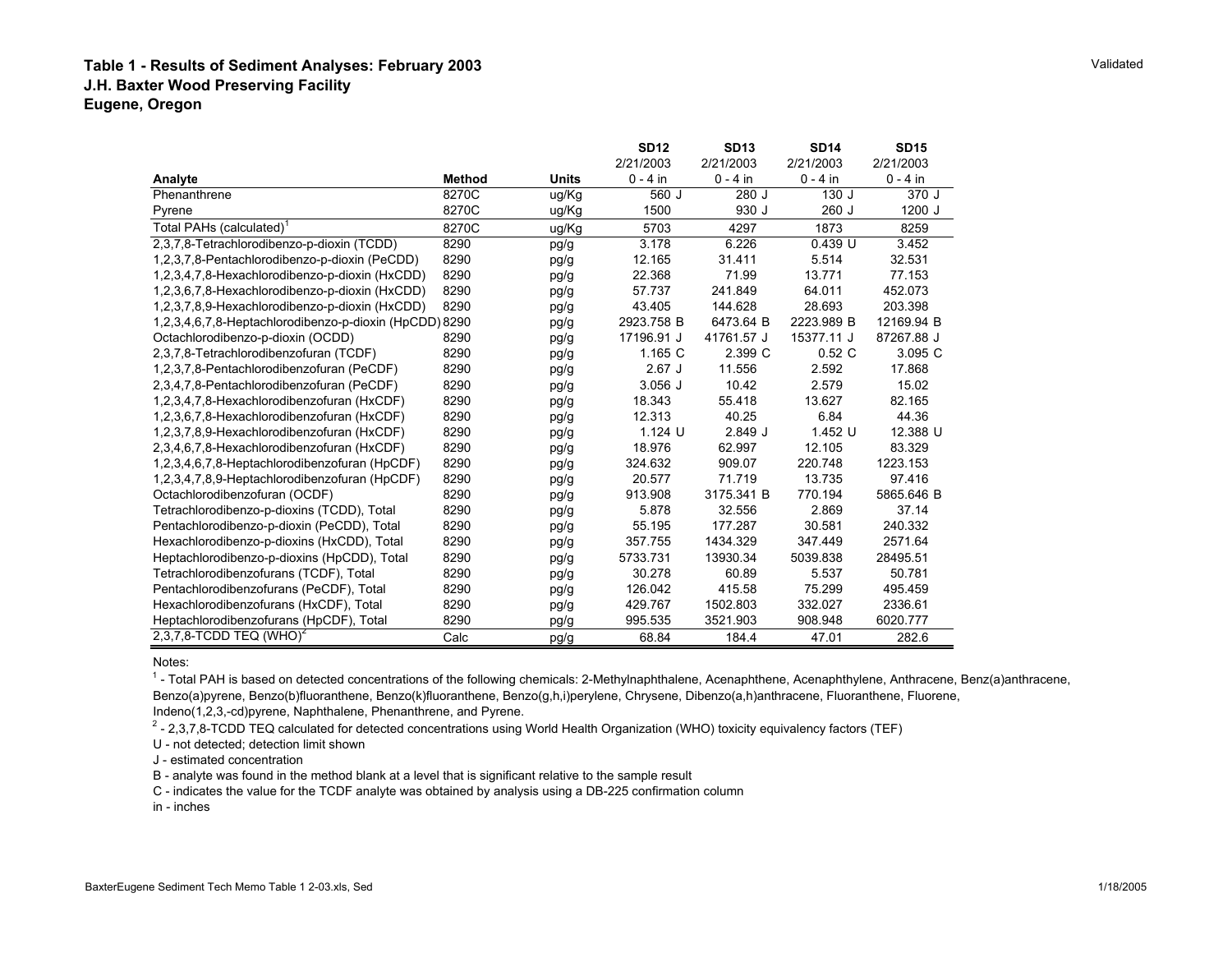# **Memorandum**

| Date:           | April 11, 2003                                                                                        |
|-----------------|-------------------------------------------------------------------------------------------------------|
| $To^{\cdot}$    | J. Stephen Barnett, Premier Environmental Services, Inc.                                              |
| From:           | Kathy J. Gunderson, Premier Environmental Services, Inc.                                              |
| Subject:        | <b>Quality Assurance Review</b>                                                                       |
| Project:        | J. H. Baxter Wood Preserving Facility, Eugene, Oregon<br>Sediment Samples collected February 21, 2003 |
| Project Number: | 203002 3004                                                                                           |

# **1.0 Introduction**

This memorandum presents the Level III validation of the sediment sample analyses listed in Table 1. With the exception of the polychlorinated dibenzodioxins (PCDDs) and polychlorinated dibenzofurans (PCDFs), the analyses were performed by Columbia Analytical Services, Inc., located in Kelso, Washington. The PCDD and PCDF analyses were performed by Columbia Analytical Services' Houston, Texas Laboratory. The criteria used to qualify data are from the *Contract Laboratory Program National Functional Guidelines for Inorganic and Organic Data Review* (USEPA 1994 and 1999), the *EPA Region 10 Functional Guidelines for the Validation of High Resolution Mass Spectrometry Analysis of Polychlorinated Dibenzodioxin and Polychlorinated Dibenzofuran Data* (EPA Region 10 2001), the analytical methods, or the professional judgment of the validation chemist. The following laboratory deliverables were reviewed during the validation process:

- Chain-of-custody (COC) documentation to assess holding times and verify report completeness
- Laboratory quality control (OC) sample results, including method blanks, surrogate spikes, laboratory control sample/laboratory control sample duplicates (LCS/LCSDs), matrix spike/matrix spike duplicates (MS/MSDs), and laboratory duplicates
- Analytical results to verify reporting limits
- Field QC samples for field blank contamination and field duplicate precision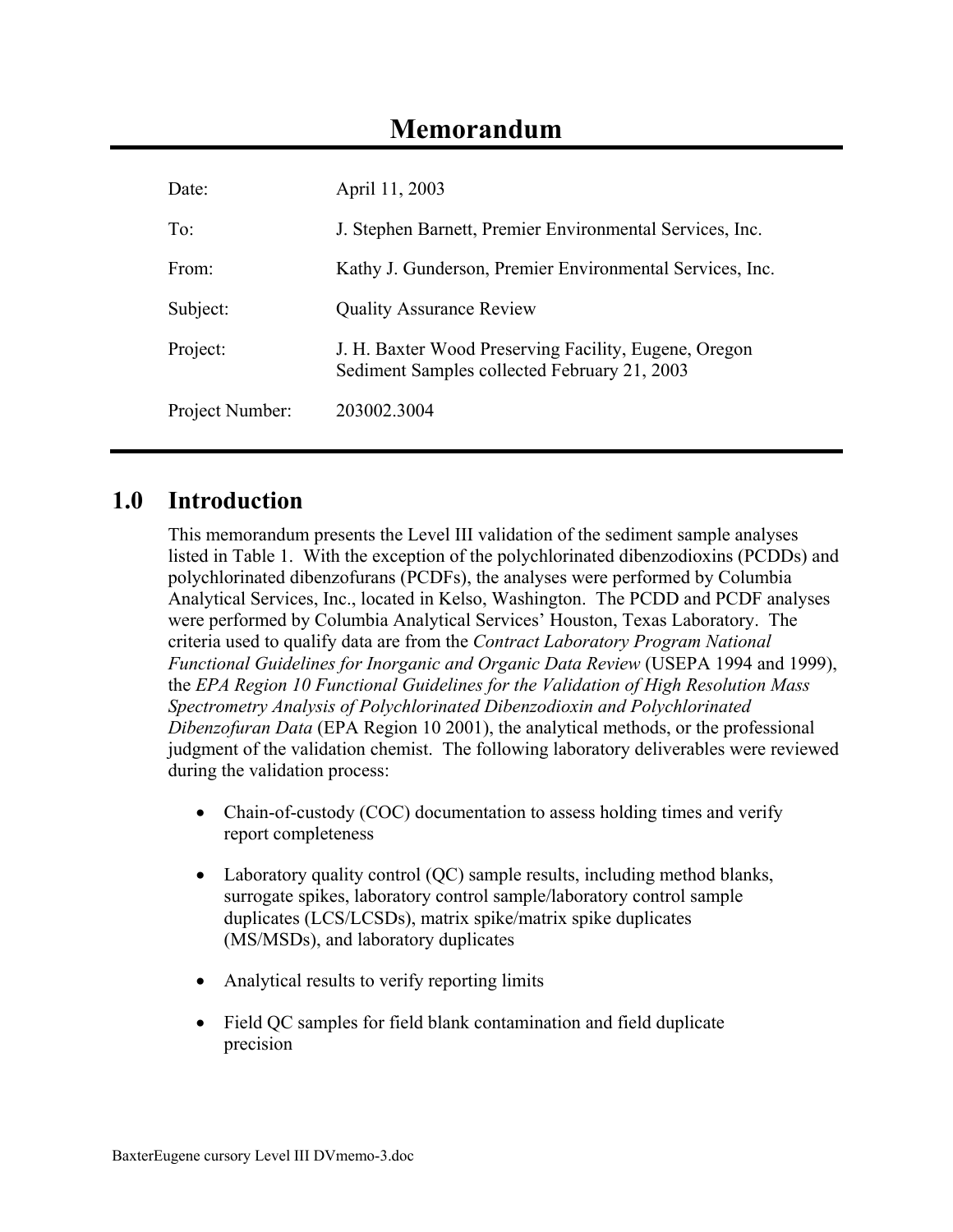In addition, the data quality indicators of precision, accuracy, representativeness, comparability, and completeness are evaluated. The qualified data are summarized in a table at the end of this memo.

| Sample ID | Laboratory ID                                               | PAH | Dioxin/Furan | <b>Metals</b> | Inorganics |
|-----------|-------------------------------------------------------------|-----|--------------|---------------|------------|
| SD15      | K2301304-001                                                |     |              |               |            |
| SD14      | K2301304-002                                                |     |              |               |            |
| SD12      | K2301304-003                                                |     |              |               |            |
| SD13      | K2301304-004                                                |     |              |               |            |
| DA LI-    | Dolvevelie aromatic hydrogerbons by Mathod 8270C (EDA 1006) |     |              |               |            |

|  |  |  |  | <b>Table 1—Sample Data Reviewed</b> |
|--|--|--|--|-------------------------------------|
|--|--|--|--|-------------------------------------|

evelic aromatic hydrocarbons by Method 8270C (EPA 1996)

Dioxin/Furan: PCDDs and PCDFs by Method 8290 (USEPA 1996)

Metals: Total arsenic, chromium, copper, and zinc by the 6000/7000 series Methods and simultaneously extractable metals arsenic, chromium, copper, mercury, and zinc by the 6000/7000 series Methods (USEPA 1996) Inorganics: Total solids by Method 160.3 (USEPA 1999a), pH by Method 9045C (USEPA 1996), total organic carbon by Method D4129-82M (ASTM 1989), acid volatile sulfide by draft EPA Method (USEPA 1991), and particle size determination by Method D422M (ASTM 1989)

# **2.0 Data Validation**

## **2.1 Custody, Preservation, and Completeness - Acceptable**

Sample custody was maintained as required from sample collection to receipt at the laboratory. The samples were received intact and were properly preserved. The report is complete and contains results for all samples and tests requested on the COC form.

# **2.2 Polycyclic Aromatic Hydrocarbon Analyses by Method 8270C**

#### **2.2.1 Holding Times - Acceptable**

The samples were extracted and analyzed within the required holding time

#### **2.2.2 Method Blank Analyses - Acceptable**

Method blanks were analyzed at the required frequency and target analytes were not detected above the reporting limits.

#### **2.2.3 Surrogate Analyses - Acceptable**

Surrogate compounds were added to all samples, blanks, and QC samples as required. All recovery values are within the laboratory's control limits.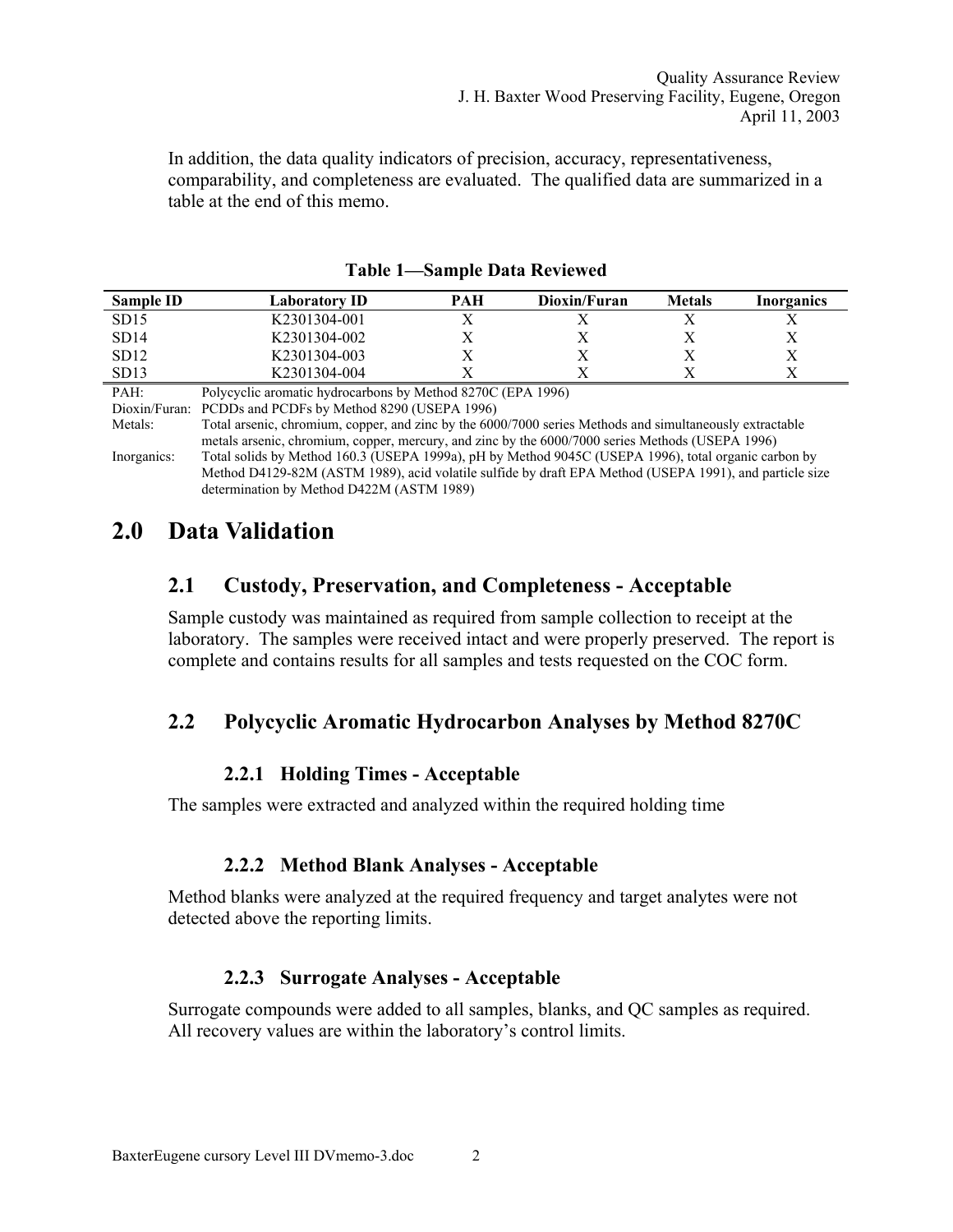#### **2.2.4 Matrix Spike/Matrix Spike Duplicate Analyses - Acceptable**

Matrix spikes and duplicates were analyzed as required. All percent recovery and RPD values are within the laboratory's control limits.

#### **2.2.5 Laboratory Control Sample Analyses - Acceptable**

Laboratory control samples were analyzed as required. All percent recovery values are within the laboratory's control limits.

#### **2.2.6 Field Duplicates**

Field duplicates were not collected with the samples.

#### **2.2.7 Overall Assessment of Data Useability**

The usability of the data is based on the EPA guidance documents noted previously. Upon consideration of the information presented here, the data are acceptable.

# **2.3 PCDD and PCDF Analyses by Method 8290**

#### **2.3.1 Holding Times – Acceptable**

The samples were extracted and analyzed within the required holding times.

#### **2.3.2 Blank Analyses – Acceptable with Discussion**

#### **2.3.2.1 Method Blanks**

Method blanks were analyzed at the required frequency. The method blanks contain reportable levels of target analytes as discussed below.

- The 3-3-03 method blank contains OCDD at 2.695 ng/kg. Data qualification is not required because the OCDD concentrations in the associated samples are greater than five times the method blank level.
- The 3-12-03 method blank contains 1,2,3,4,6,7,8-HpCDD, OCDD, 1,2,3,4,7,8-HxCDF, and OCDF at 0.238, 0.971, 0.124, and 0.638 ng/kg, respectively. Data qualification is not required because the concentrations in the associated samples are greater than five times the method blank concentrations.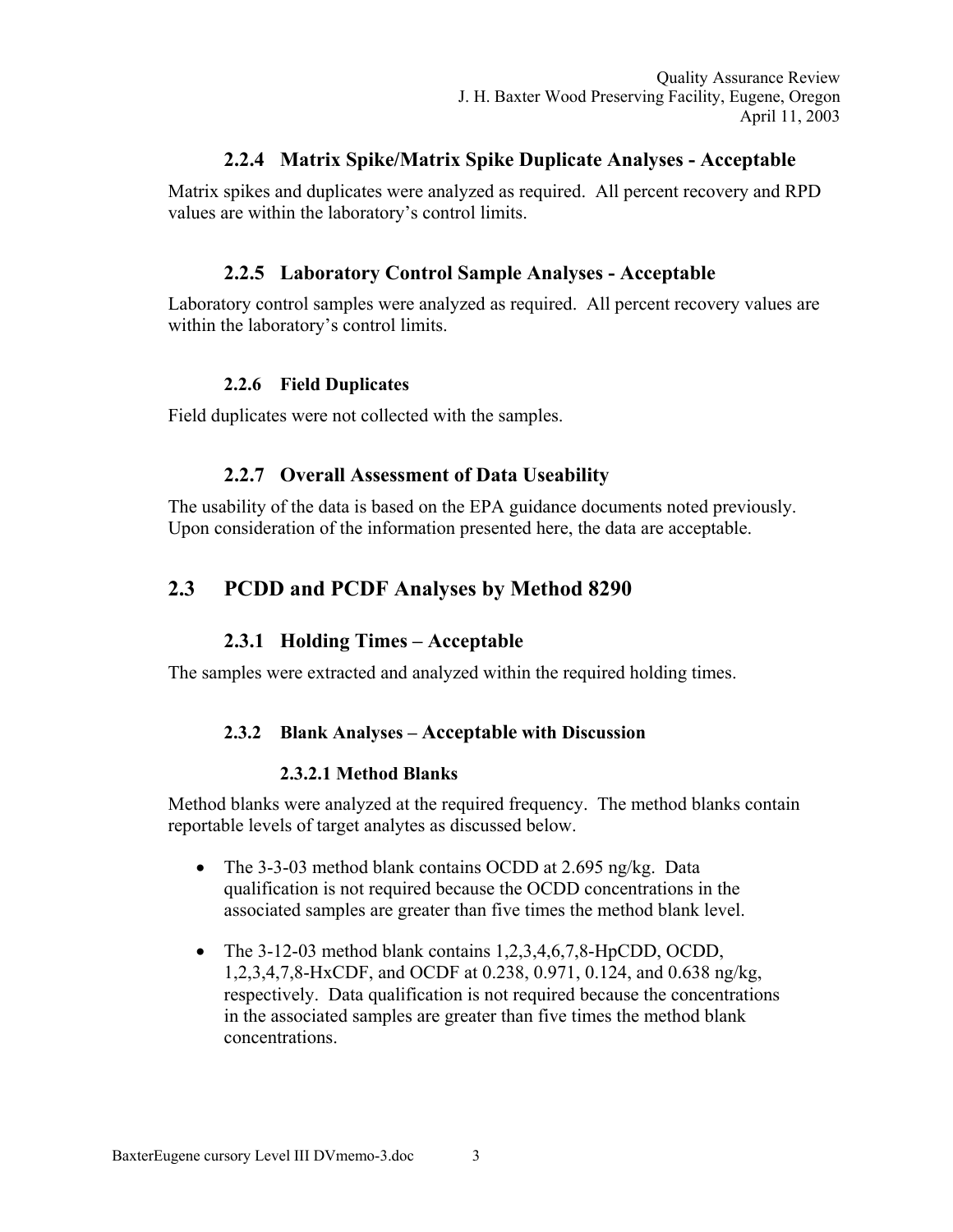#### **2.3.2.2 Field Blanks**

The field blanks are not associated with this sample set.

#### **2.3.3 Isotope Dilution Internal Standard (Surrogate) Analyses – Acceptable with Qualifications**

Labeled isotope dilution internal standard compounds were added to all samples, blanks, and QC samples as required. Except as noted below, all recovery values are within the Method 8290 criteria of 40 to 135 percent.

• The  ${}^{13}C_{12}$ -OCDD recovery values for the diluted analyses of samples SD15, SD12, and SD13 are below the method criteria at 33.9, 30.4, and 39.7 percent, respectively. Region 10 Functional Guidelines requires rejecting nondetected results or estimating positive results associated with a low recovery. Since the OCDD results of all samples are positive, they have been qualified as estimated (J) as shown in the following table.

| <b>Sample ID</b> | Analyte | Oualification | <b>Ouality Control Exceedance</b>                                |
|------------------|---------|---------------|------------------------------------------------------------------|
| SD15 Dilution    | OCDD    |               | Labeled isotope dilution internal standard below method criteria |
| SD12 Dilution    | OCDD    |               | Labeled isotope dilution internal standard below method criteria |
| SD13 Dilution    | OCDD    |               | Labeled isotope dilution internal standard below method criteria |

#### **2.3.4 Cleanup Recovery Internal Standard Analyses – Acceptable**

The labeled cleanup recovery internal standard was added to all samples (and associated QC samples) that required cleanup. All cleanup recovery internal standards meet the Method 1613B criteria of 35 to 197 percent. (The Method 1613B criterion is used because cleanup recovery internal standards are not required by Method 8290.)

#### **2.3.5 Ongoing Precision and Recovery Analyses – Acceptable**

LCSs were analyzed to monitor method performance. The percent recovery values are within the laboratory's control limits.

#### **2.3.6 Compound Identification – Acceptable with Qualifications**

Except as noted below, the ratio of the integrated ion peaks are within Method 8290 criteria. Second column confirmational analysis of 2,3,7,8-TCDF was performed as required.

• Several results in the diluted analyses have ion abundance ratios that are outside Method criteria. Data qualifiers are not required because these analytes are reported from the undiluted analyses.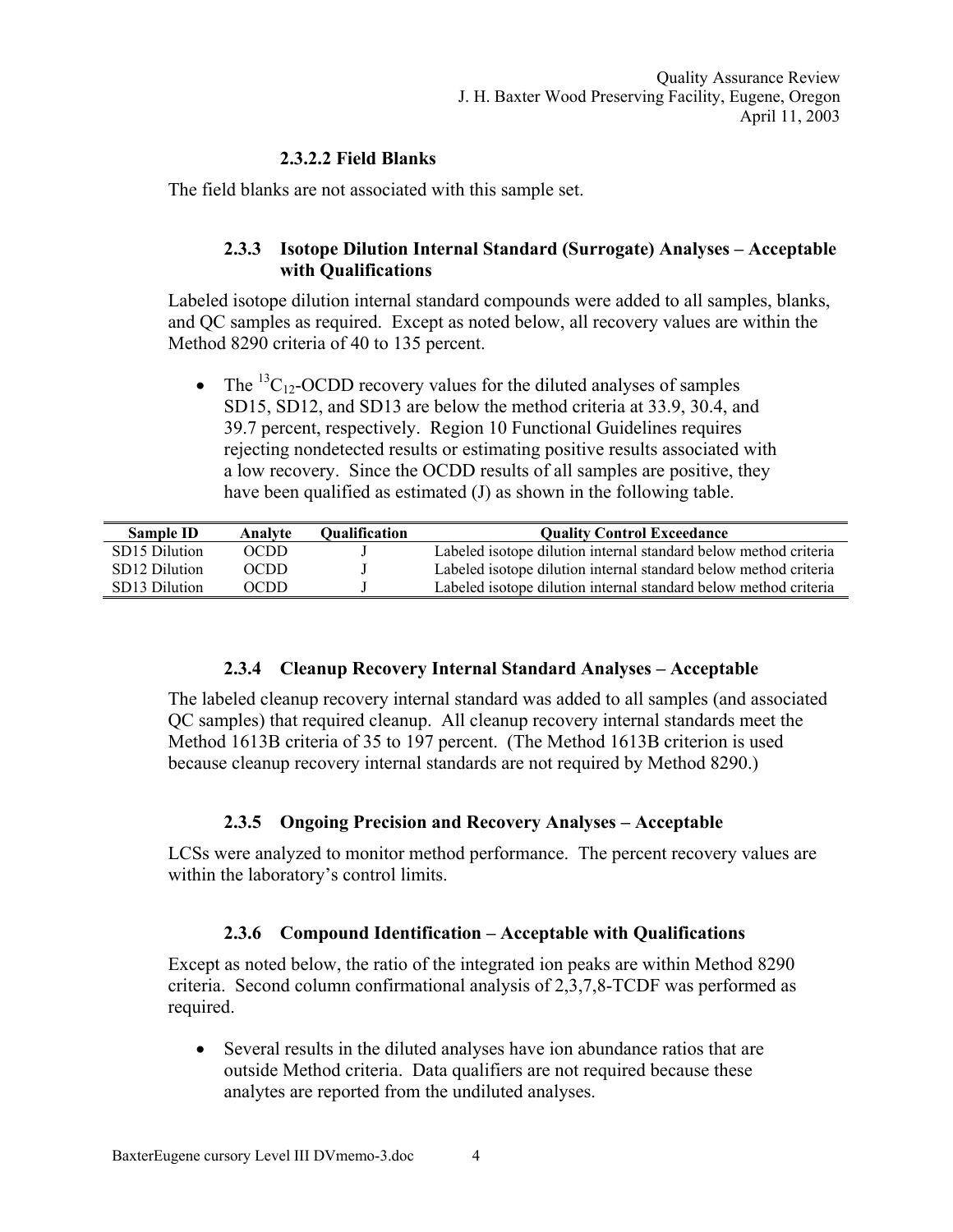• Since the confirmational analysis provides better resolution and identification of 2,3,7,8-TCDF, the confirmational results are used and the original and diluted analysis results are rejected (qualified R). The total TCDF results have been corrected to include the confirmational results.

| Sample ID     | Analyte      | Qualifier | <b>Quality Control Exceedance</b>          |
|---------------|--------------|-----------|--------------------------------------------|
| SD15          | 2,3,7,8-TCDF | R         | Rejected in favor of confirmational result |
| SD15 Dilution | 2,3,7,8-TCDF | R         | Rejected in favor of confirmational result |
| SD14          | 2,3,7,8-TCDF | R         | Rejected in favor of confirmational result |
| SD14 Dilution | 2,3,7,8-TCDF | R         | Rejected in favor of confirmational result |
| SD12          | 2,3,7,8-TCDF | R         | Rejected in favor of confirmational result |
| SD12 Dilution | 2,3,7,8-TCDF | R         | Rejected in favor of confirmational result |
| SD13          | 2,3,7,8-TCDF | R         | Rejected in favor of confirmational result |
| SD13 Dilution | 2,3,7,8-TCDF | R         | Rejected in favor of confirmational result |

#### **2.3.7 Laboratory Reporting Limits – Acceptable with Qualification**

Project specific detection limits were not required. The reporting limits used by the laboratory are reasonable for the analytical method.

- The samples were analyzed at a dilution due to high levels of target compounds. In these instances the laboratory reported one analysis data sheet for the original analysis and one for the dilution. To condense the results to one result per analyte per sample, results above the calibration range (laboratory E flag) have been rejected (qualified R). Unnecessary results and elevated detection limits from the diluted analyses have also been rejected (qualified R). The total results have been condensed as well.
- The OCDD result in the diluted analysis of sample SD14 is above the calibration range. Since a secondary dilution was not preformed, the result has been qualified as estimated (J).

| Sample ID     | Analvte                                         | Qualification | <b>Quality Control Exceedance</b>  |
|---------------|-------------------------------------------------|---------------|------------------------------------|
| SD15          | All analytes flagged E by the laboratory        | R             | Result above the calibration range |
| SD14          | All analytes flagged E by the laboratory        | R             | Result above the calibration range |
| SD12          | All analytes flagged E by the laboratory        | R             | Result above the calibration range |
| SD13          | All analytes flagged E by the laboratory        | R             | Result above the calibration range |
| SD15 Dilution | Analytes for which the dilution is not required | R             | Unnecessary result or elevated RL  |
| SD14 Dilution | Analytes for which the dilution is not required | R             | Unnecessary result or elevated RL  |
| SD12 Dilution | Analytes for which the dilution is not required | R             | Unnecessary result or elevated RL  |
| SD13 Dilution | Analytes for which the dilution is not required | R             | Unnecessary result or elevated RL  |
| SD14 Dilution | OCDD                                            |               | Result above calibration range     |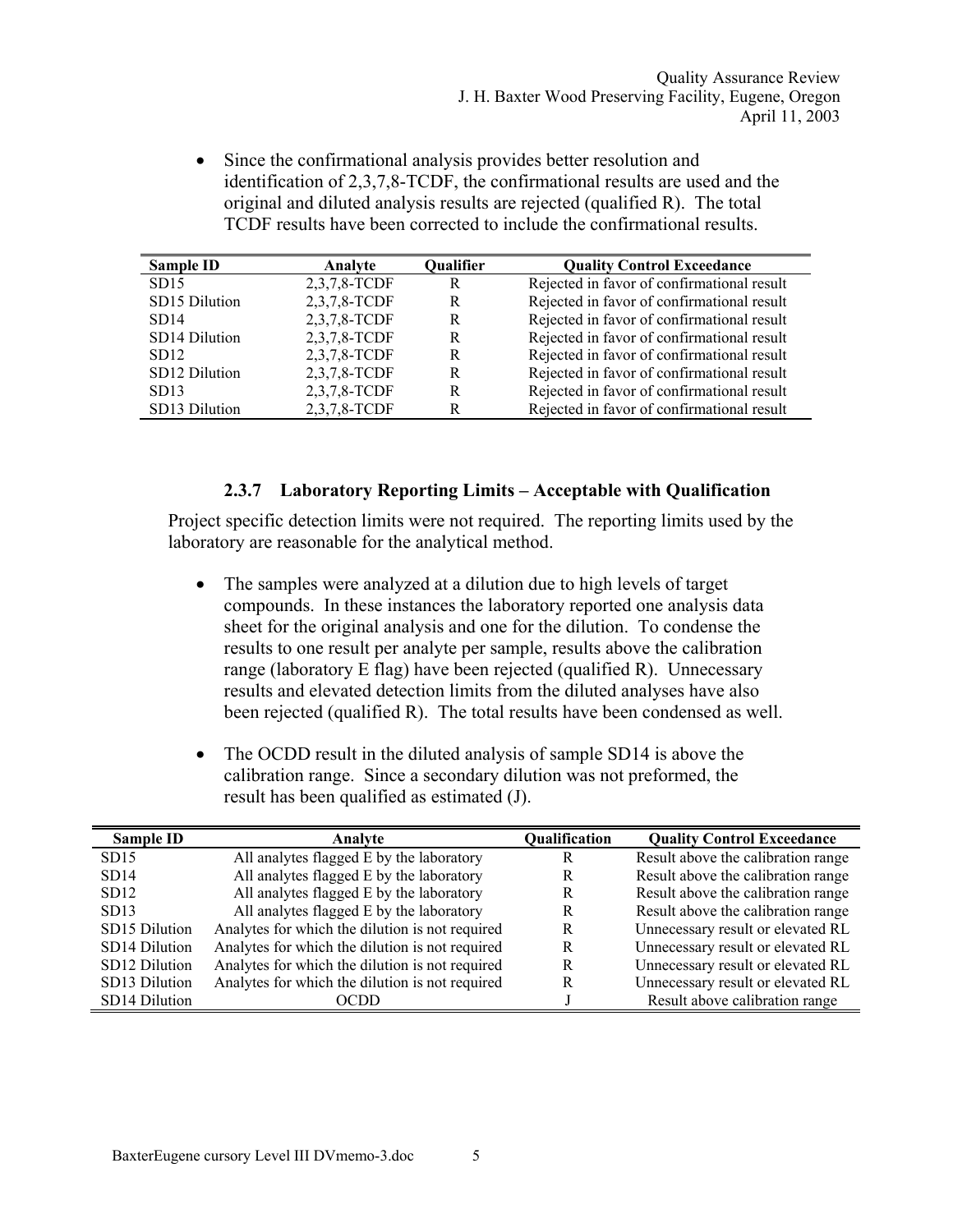Quality Assurance Review J. H. Baxter Wood Preserving Facility, Eugene, Oregon April 11, 2003

#### **2.3.8 Field Duplicates**

Field duplicates were not collected with the samples.

#### **2.3.9 Overall Assessment of Data Useability**

The usability of the data is based on the EPA guidance documents noted previously. Upon consideration of the information presented here, the data are acceptable, except where flagged with data qualifiers that modify the usefulness of the individual values.

## **2.4 Total Metals and Simultaneously Extractable Metals Analyses by 6000/7000 Series Methods**

## **2.4.1 Holding Times - Acceptable**

The samples were analyzed within the required holding time.

#### **2.4.2 Method Blank Analyses – Acceptable with Discussion**

Method blanks were analyzed at the required frequency and, except as noted below, target analytes were not detected above the reporting limits.

• The simultaneously extractable method blank contains chromium, copper, and zinc at 0.10, 0.30, and 0.38 mg/kg, respectively. Data qualifiers are not required because the concentrations in the associated samples are greater than five times the method blank concentrations.

#### **2.4.3 Duplicate Sample Analyses – Acceptable with Discussion**

Sample duplicates were analyzed at the required frequency. With one exception, the RPD values are within Functional Guidelines criteria of less than or equal to 20 percent.

• The simultaneously extractable arsenic RPD value for the duplicate analysis of sample SD13 is above the Functional Guidelines criteria at 200 percent. Data qualifiers are not required because the sample results meet the alternative Functional Guidelines criteria of less than five times the reporting limit and within one reporting limit of each other.

#### **2.4.4 Matrix Spike Analyses – Acceptable with Discussion**

Matrix spike analyses were reported at the required frequency and, with one exception, the recovery values are within the Functional Guidelines criteria of 75 to 125 percent.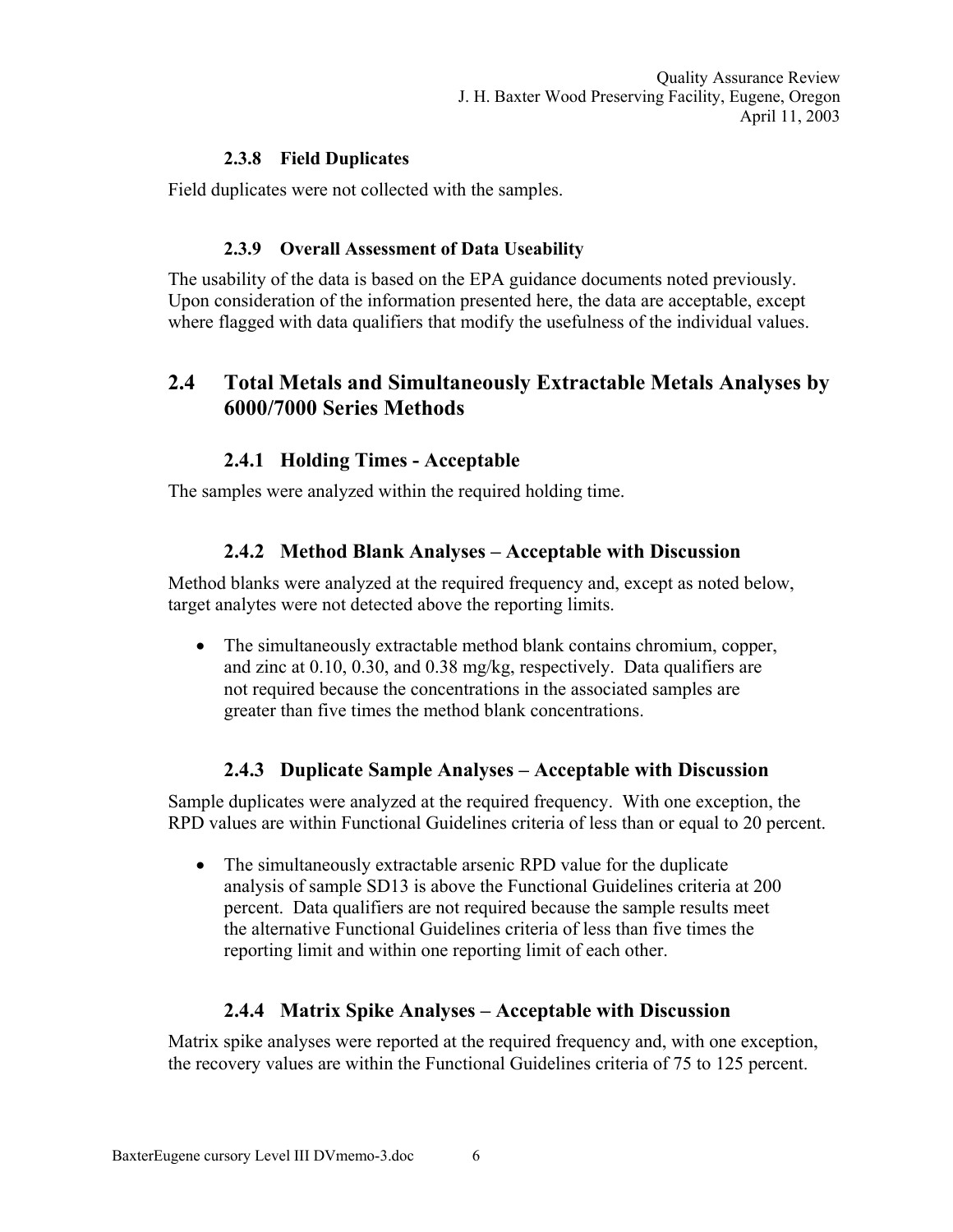• The total zinc recovery value in the spiked analysis of sample SD15 is below Functional Guidelines criteria at 73 percent. Data qualifiers are not required because the native sample concentration is greater than four times the amount spiked.

#### **2.4.5 Laboratory Control Sample Analyses - Acceptable**

Laboratory control samples were reported at the required frequency. All percent recovery values are within Functional Guidelines criteria.

#### **2.4.6 Field Duplicates**

The field duplicates were not collected with the samples.

#### **2.4.7 Overall Assessment of Data Useability**

The usability of the data is based on the EPA guidance documents noted previously. Upon consideration of the information presented here, the data are acceptable.

## **2.5 Total Organic Carbon, pH, Acid Volatile Sulfide, Total Solids, and Particle Size Distribution**

#### **2.5.1 Holding Times - Acceptable**

The samples were analyzed within the required holding times.

#### **2.5.2 Method Blank Analyses - Acceptable**

Method blanks were analyzed at the required frequency and target analytes were not detected above the reporting limits.

#### **2.5.3 Duplicate Sample Analyses - Acceptable with Qualifications**

Sample duplicates were analyzed at the required frequency. Except as noted below, the RPD values are within laboratory's control limits.

• The acid volatile sulfide RPD value for the duplicate analysis of sample SD13 is above the laboratory control limits at 24 percent. The laboratory attributed the imprecision to the heterogeneous nature of the sample as a triplicate analysis was performed with similar results. The sample results have been qualified as estimated (J).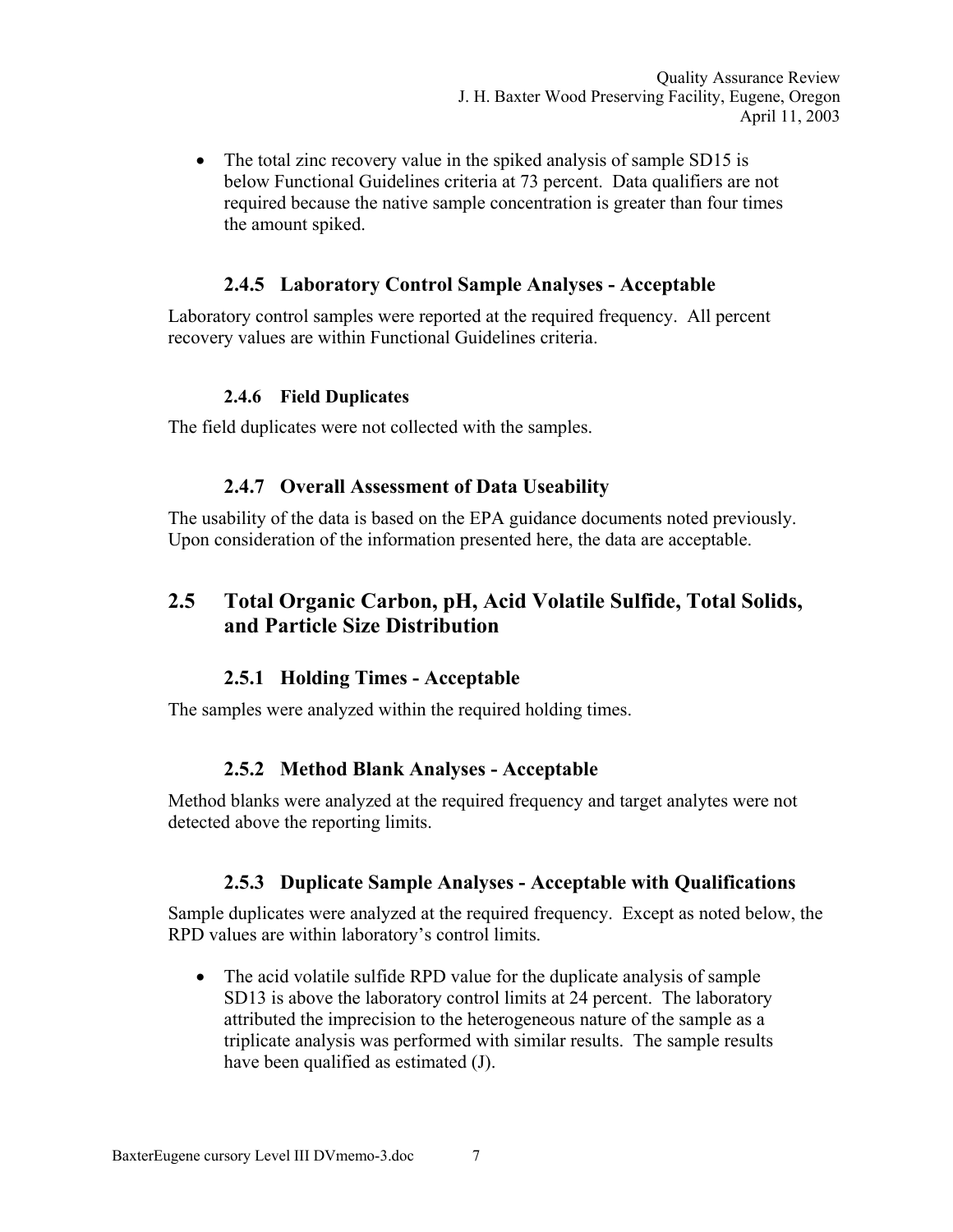| Sample ID        | Analyte               | <b>Oualification</b> | <b>Quality Control Exceedance</b>             |
|------------------|-----------------------|----------------------|-----------------------------------------------|
| SD <sub>15</sub> | Acid Volatile Sulfide |                      | Duplicate RPD above laboratory control limits |
| SD14             | Acid Volatile Sulfide |                      | Duplicate RPD above laboratory control limits |
| SD <sub>12</sub> | Acid Volatile Sulfide |                      | Duplicate RPD above laboratory control limits |
| SD <sub>13</sub> | Acid Volatile Sulfide |                      | Duplicate RPD above laboratory control limits |

#### **2.5.4 Matrix Spike Analyses - Acceptable**

Matrix spikes were analyzed as required. All percent recovery values are within the laboratory's control limits.

#### **2.5.5 Laboratory Control Sample Analyses - Acceptable**

Laboratory control samples were analyzed as required. All percent recovery values are within the laboratory's control limits.

#### **2.5.6 Field Duplicates**

Field duplicates were not collected with the samples.

#### **2.5.7 Overall Assessment of Data Useability**

For the particle size distribution analysis of sample SD13, the percent of total weight recovered is above the laboratory's control limit. Reanalysis of this sample produced similar results. The high recovery was attributed to interference by organic material in the sample. No qualifications are required because the bias is high.

The usability of the data is based on the EPA guidance documents noted previously. Upon consideration of the information presented here, the data are acceptable, except where flagged with data qualifiers that modify the usefulness of the individual values.

# **3.0 Assessment of Data Quality Indicators**

#### **3.1 Precision**

Precision is a measure of the mutual agreement among individual measurements of the same property, under prescribed similar conditions. Precision is determined through analysis of MS/MSDs, sample duplicates, and LCS/LCSDs. Duplicate samples are evaluated for precision in terms of relative percent difference. Relative percent difference is defined as the difference between the duplicate results divided by the mean and expressed as a percent.

The precision of the data is good, with the following exceptions. The acid volatile sulfide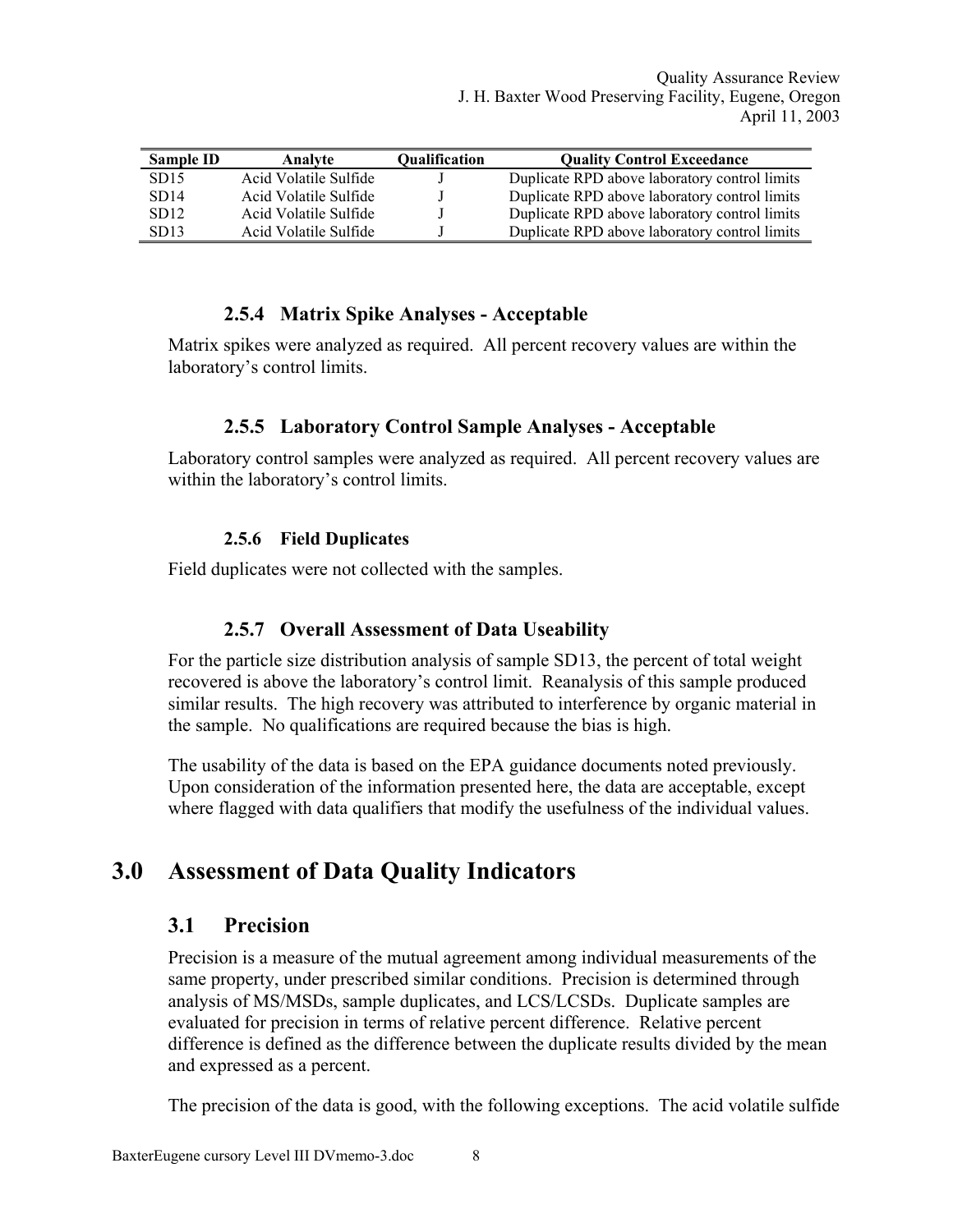results are imprecise as shown by the high duplicate RPD value. The RPD values of the MS/MSDs and remaining laboratory duplicates are within criteria.

The precision of the PCDD/PCDF data set is unknown. Since the laboratory did not analyze matrix spike duplicates or sample duplicates and field duplicates were not collected, the precision of the data set cannot be determined.

# **3.2 Accuracy**

Accuracy is the degree of agreement between a measurement and the accepted reference or true value. The level of accuracy is determined by examination of surrogates, MS/MSDs, LCS/LCSDs, and method blanks. The surrogate, matrix spike, and laboratory control sample recovery values were compared to the laboratory's control limits or Functional Guidelines criteria. Method blanks are analyzed to identify compounds that could be introduced during the sampling, laboratory extraction, or analysis phase (i.e., laboratory contaminants) and lead to inaccurate results.

The accuracy of the polycyclic aromatic hydrocarbon, pH, total organic carbon, and acid volatile sulfides data is very good. The MS, MSD, and LCS recovery values are acceptable and the method blanks are free of contamination.

The accuracy of the PCDD and PCDF data is acceptable, with the following exceptions. The low isotope dilution internal standard recovery exhibited by several samples indicates a low bias for the affected analytes. Detected results associated with a low isotope dilution internal standard recovery were qualified as estimated as prescribed by Region 10 Functional Guidelines. The method blanks contain reportable levels of target analytes. The data are not affected because the concentrations in the associated samples are greater than five times the method blank levels. The LCS recovery values are acceptable. Field blanks are not associated with the samples.

The accuracy of the total metals data is good. All MS and LCS recovery values are acceptable, with one exception. The low zinc recovery in the MS does not affect accuracy because the native sample concentration overwhelms the amount spiked. The method blanks are free of contamination.

The accuracy of the simultaneously extractable metals data is good. All MS and LCS recovery values are acceptable. The method blank contains detectable levels of chromium, copper, and zinc. The accuracy of the data set is not affected because the sample results are greater than five times method blank concentrations.

## **3.3 Representativeness**

Representativeness is the extent to which the data reflect the actual contaminate levels present in the samples. Representativeness is assessed through method blanks, and proper preservation and handling. Method blank analyses allow for the detection of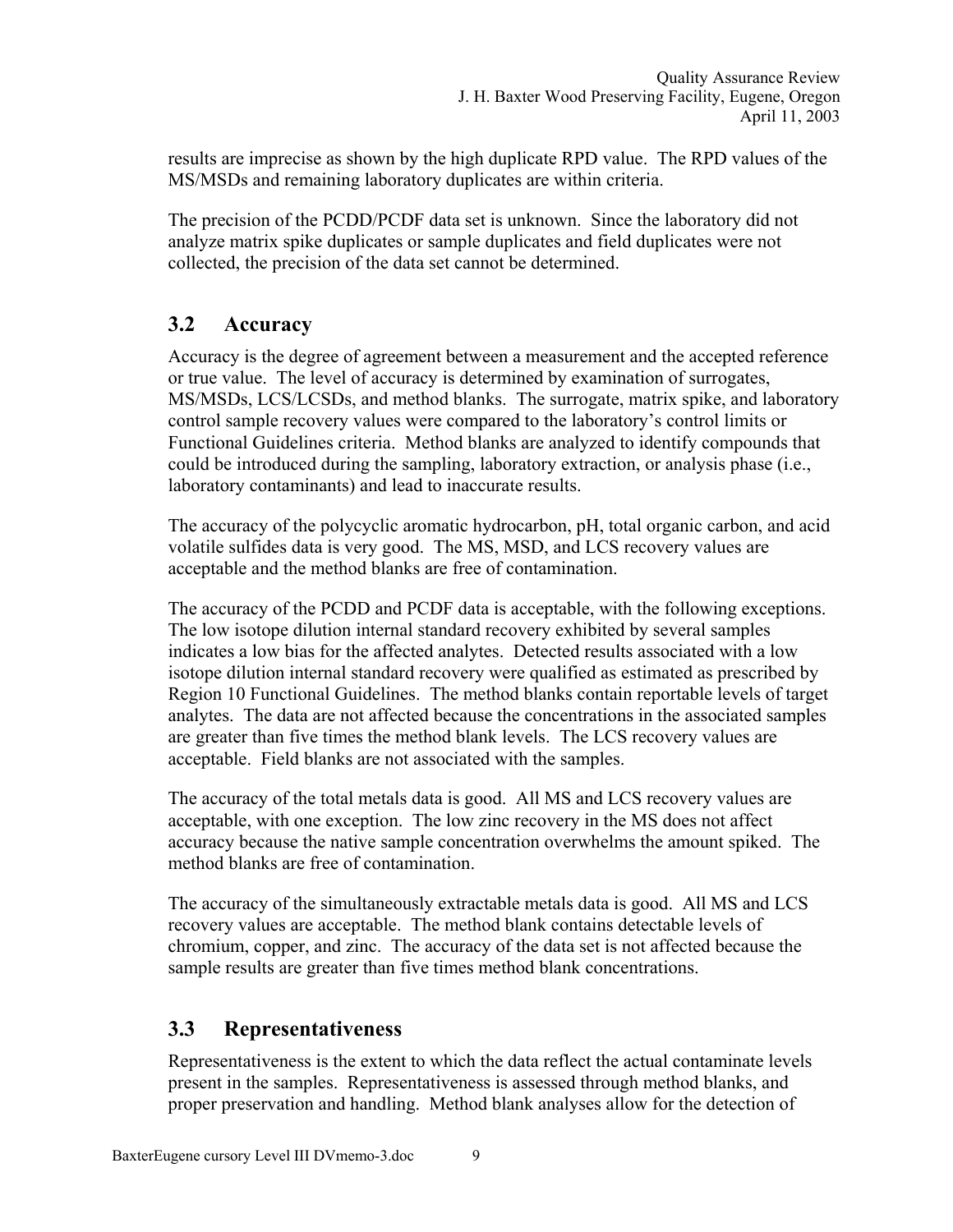artifacts that may be reported as false positive results. Proper sample preservation and handling ensure that sample results reflect the actual sample concentrations.

The data are assumed to be representative because all samples were extracted and analyzed within the required holding times, and the samples were properly preserved and handled. The method blank contamination does not impact the representativeness of the data because the procedures in Functional Guidelines were followed to minimize the impact of the blank contamination.

# **3.4 Comparability**

Comparability is a measure of how easily the data set can be compared and combined with other data sets. The data are assumed to be comparable since standard EPA methods were used to analyze the samples, the method QC criteria were generally met, and routine detection limits were reported.

# **3.5 Completeness**

Completeness is expressed as the ratio of valid results to the amount of data expected to be obtained under normal conditions. Completeness is determined by assessing the number of samples for which valid results were obtained versus the number of samples that were submitted to the laboratory for analysis. Valid results are results that are determined to be usable during the data validation review process.

The completeness of this data set is 100 percent because all of the samples were analyzed and all the results were determined to be valid.

# **4.0 Data Qualifier Definitions**

## **4.1 Inorganic Data Qualifiers**

The following data validation qualifiers were used in the review of this data set. These qualifiers are from Contract Laboratory Program National Functional Guidelines for Inorganic Data Review (USEPA 1994a).

- U The material was analyzed for, but was not detected above the level of the associated value. The associated value is either the sample quantitation limit or the sample detection limit.
- J The associated value is an estimated quantity.
- UJ The material was analyzed for, but was not detected. The associated value is an estimate and may be inaccurate or imprecise.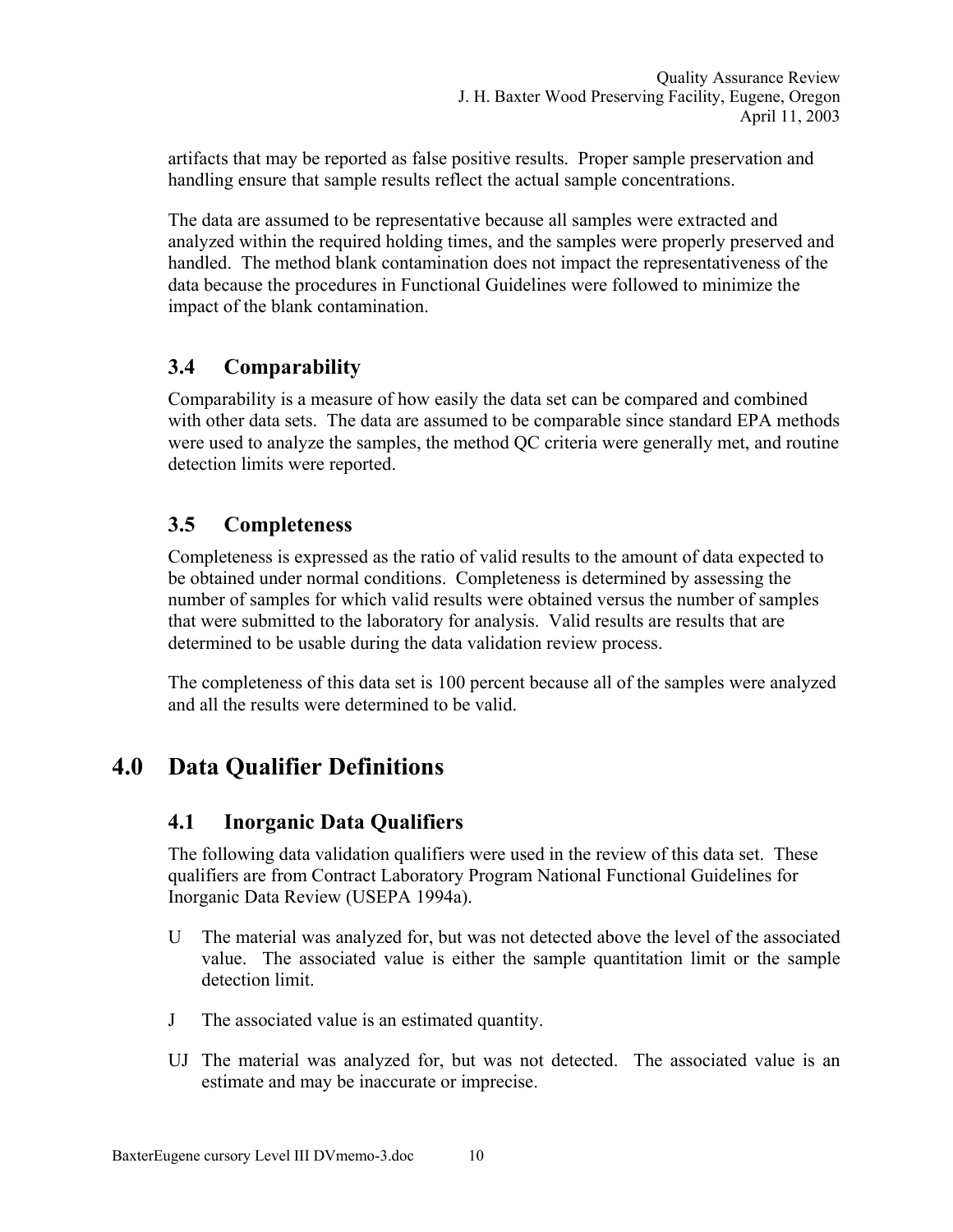R The data are unusable. (Note: Analyte may or may not be present)

#### **4.2 Organic Data Qualifiers**

The following data validation qualifiers were used in the review of this data set. These qualifiers are from Contract Laboratory Program National Functional Guidelines for Organic Data Review (USEPA 1999).

- U The analyte was analyzed for but not detected above the reported sample quantitation limit.
- J The analyte was positively identified; the associated numerical value is the approximate concentration of the analyte in the sample.
- UJ The analyte was not detected above the reported sample quantitation limit. However, the reported quantitation limit is approximate and may or may not represent the actual limit of quantitation necessary to accurately and precisely measure the analyte in the sample.
- N The analysis indicates the presence of an analyte for which there is presumptive evidence to make a "tentative identification".
- NJ The analysis indicates the presence of an analyte that has been "tentatively identified" and the associated numerical value represents its approximate concentration.
- R The sample results are rejected due to serious deficiencies in the ability to analyze the samples and meet quality control criteria. The presence or absence of the analyte cannot be verified.

## **5.0 References**

ASTM. 1989. Annual book of ASTM standards. Volume 04.08. American Society for Testing and Materials, Philadelphia, PA.

USEPA. 1991. Draft Analytical Method for Determination of Acid Volatile Sulfide and Simultaneously Extractable Metals in Sediment. USEPA Environmental Research Laboratory. December 1991.

USEPA. 1994. Contract Laboratory Program National Functional Guidelines for Inorganic Data Review. United States Environmental Protection Agency. Office of Solid Waste and Emergence Response. February 1994.

USEPA. 1996. Test Methods for Evaluating Solid Waste, Physical/Chemical Methods (SW-846) Third Edition, Updates I, II, IIA, IIB, and III. United States Environmental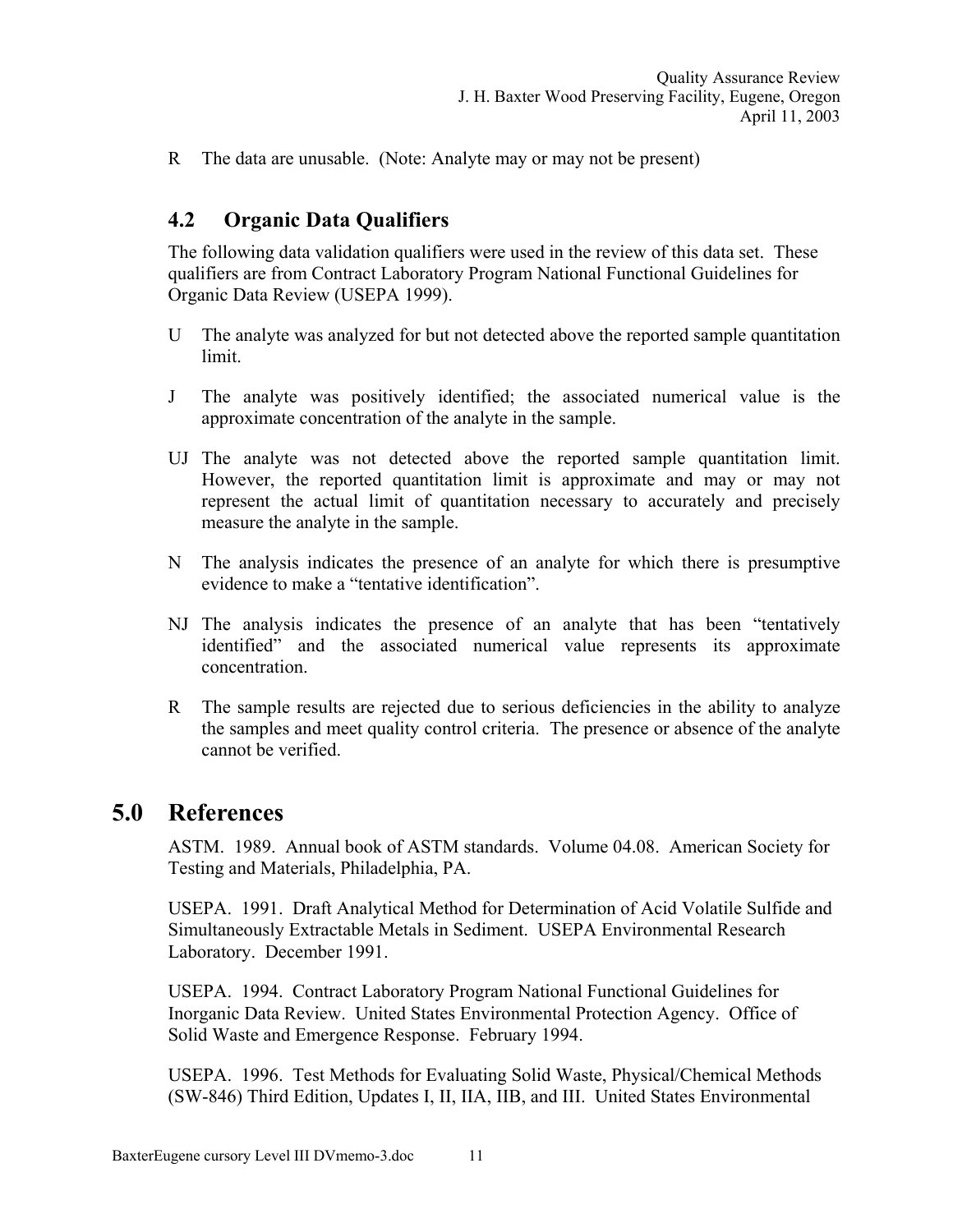Protection Agency. Office of Solid Waste. December 1996.

USEPA. 1999. Contract Laboratory Program National Functional Guidelines for Organic Data Review. U.S. Environmental Protection Agency Office of Emergency and Remedial Response. EPA540/R-99/008. October 1999.

USEPA. 1999a. Methods and Guidance for Analysis of Water, Version 2.0. United States Environmental Protection Agency Office of Science and Technology. EPA 821-C-99-004. CD ROM. June 1999.